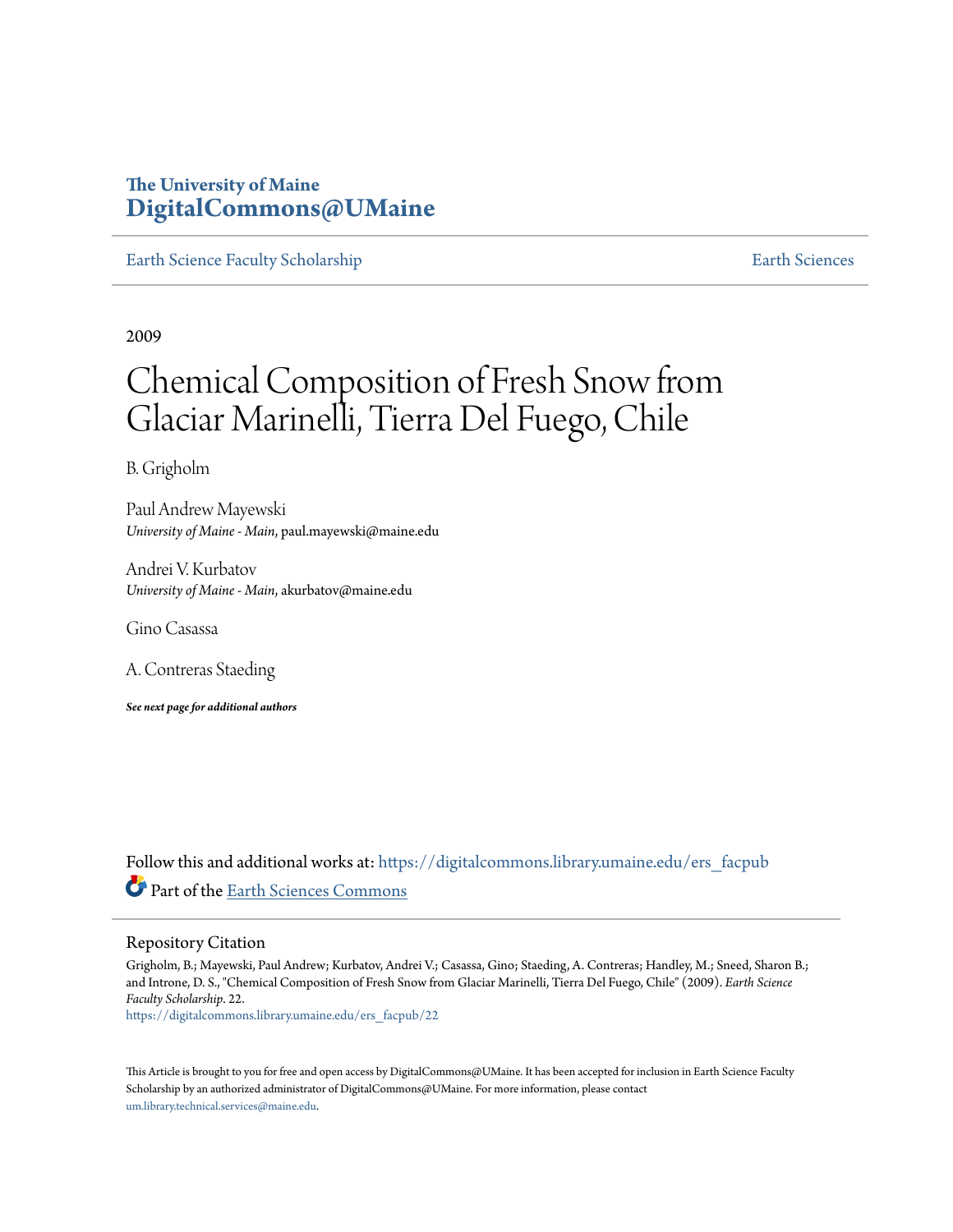#### **Authors**

B. Grigholm, Paul Andrew Mayewski, Andrei V. Kurbatov, Gino Casassa, A. Contreras Staeding, M. Handley, Sharon B. Sneed, and D. S. Introne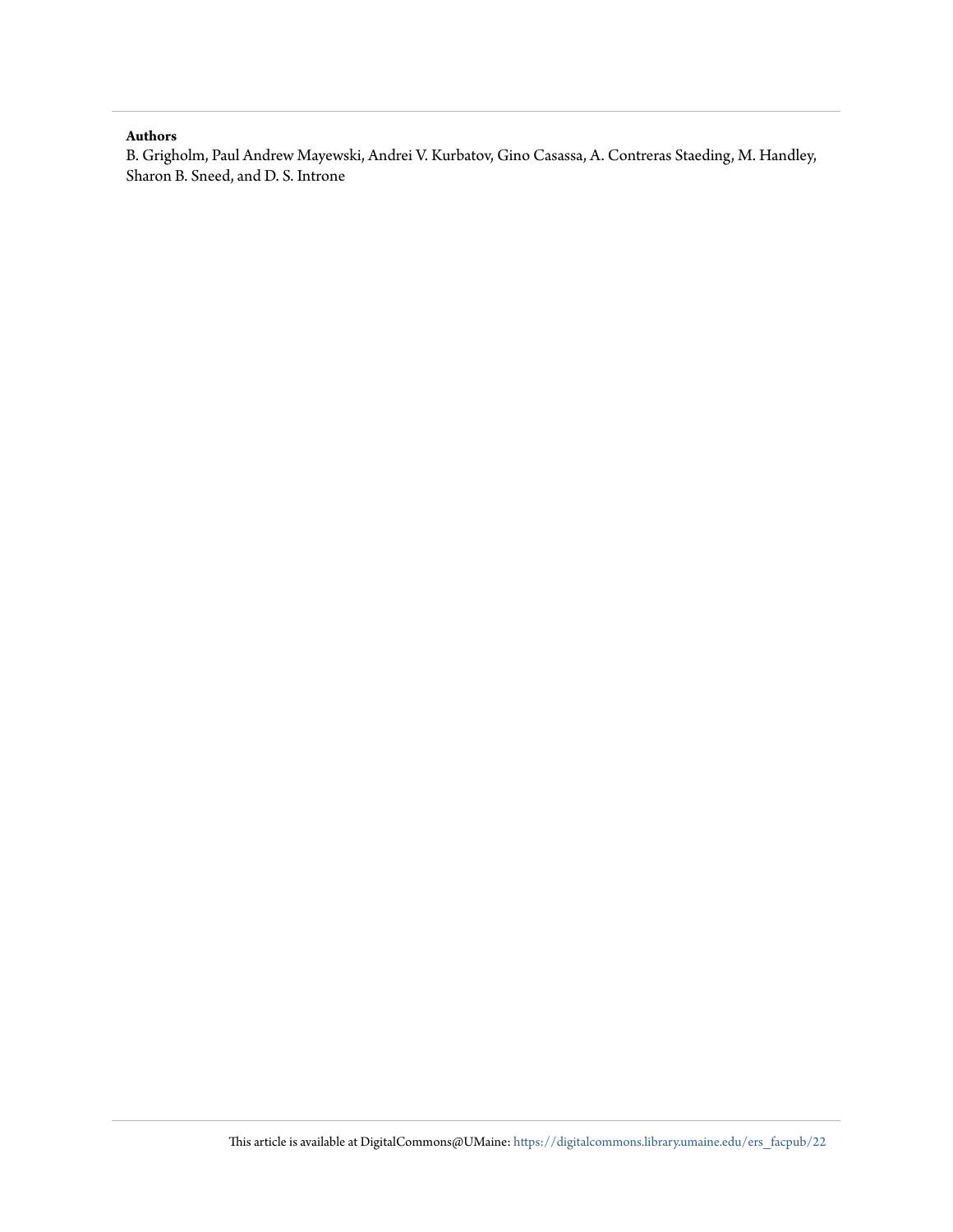## Chemical composition of fresh snow from Glaciar Marinelli, Tierra del Fuego, Chile

B. GRIGHOLM,<sup>1</sup> P.A. MAYEWSKI,<sup>1</sup> A.V. KURBATOV,<sup>1</sup> Gino CASASSA,<sup>2</sup> A. CONTRERAS STAEDING,<sup>3</sup> M. HANDLEY,<sup>1</sup> S.B. SNEED,<sup>1</sup> D.S. INTRONE<sup>1</sup>

<sup>1</sup>Climate Change Institute, University of Maine, 133 Sawyer Environmental Research Center, Orono, Maine 04469, USA E-mail: bjorn.grigholm@maine.edu

<sup>2</sup> Centro de Estudios Cientificos, Av. Arturo Prat 514, Casilla 1469, Valdivia, Chile

<sup>3</sup>DAP, O'Higgins 891, Punta Arenas, Chile

ABSTRACT. A fresh-snow sampling campaign was conducted during the late austral summer of 2006 in the accumulation zone of Glaciar Marinelli, located in the Cordillera Darwin, Tierra del Fuego, Chile. Snow samples were analyzed for stable isotopes ( $\delta^{18}O$ ), major soluble ions (Na<sup>+</sup>, K<sup>+</sup>, Ca<sup>2+</sup>, Mg<sup>2+</sup>, Cl<sup>-</sup>,  $NO<sub>3</sub>$ ,  $SO<sub>4</sub>$ <sup>2</sup>, MS<sup>-</sup>) and major and trace elements (Na, Mg, Al, Fe, Ca, Sr, Cd, Cs, Ba, La, Ce, Pr, Dy, Ho, Er, Bi, U, As, Ti, V, Cr, Mn). The dominance of marine chemistry resembles that in studies from Patagonian glaciers. Snow chemistry was dominantly loaded by marine species (Cl<sup>-</sup>, Na<sup>+</sup> and ssSO<sub>4</sub><sup>2-</sup>), while contributions of crustal species (e.g. Al and Fe) were very low. Empirical orthogonal function analysis suggests two possible dust sources, one represented by Al and Fe and the other by La, Ce and Pr. Enrichment-factor calculations suggest the majority of elements are within average upper-crustal ratios, but major enrichments of Bi and Cd (hundreds of times) suggest possible anthropogenic sources. Linear correlation of  $\delta^{18}O$  and barometric pressure ( $r = 0.60$ ,  $p < 0.007$ ) suggests a potential 'amount effect' relationship between depleted  $\delta^{18}O$  ratios and stronger storm conditions (e.g. greater precipitation). The snow-chemistry records from Glaciar Marinelli are the first measured in Tierra del Fuego, the southernmost glaciated region outside Antarctica.

#### **INTRODUCTION**

Snow has the unique characteristic of filtering and collecting aerosols from the atmosphere and holds the potential to record the chemical composition changes of the atmosphere over time. Therefore, study of the chemical compositions of fresh-snow samples from glaciers can reveal information on atmospheric components, sources, transport pathways and background atmospheric aerosol concentrations (Mayewski and others, 1983; Shaw, 1988). In addition, the understanding of present relationships of aerosols and moisture sources is crucial in interpreting temporally longer glaciochemical records such as ice cores, which are proven to be an excellent tool to investigate the atmospheric composition of the past (Mayewski and others, 1984; Legrand and Mayewski, 1997). Glaciochemical studies in southern South America have been limited to a few studies in Patagonia (Yamada, 1987; Aristarain and Delmas, 1993; Shiraiwa and others, 2002; Schwikowski and others, 2006; Vimeux and others, 2008) and no data are available for the Cordillera Darwin, the southernmost mountain range in South America and the glaciated region closest to Antarctica. As with most Andean and Patagonian glaciers, Tierra del Fuego is remote from industrial centers; however, local cities/towns, logging activities and marine traffic may expose glaciers to measurable amounts of pollutants. We present results of fresh-snow concentrations of stable isotopes, major soluble ions and major and trace elements during a 17 day sampling campaign in the late austral summer (February–March) of 2006. The purpose of this study was to retrieve chemical concentrations in fresh snow and to evaluate inter-species relationships (e.g. marine, crustal and possible anthropogenic influences) along with meteorological mechanisms. Statistical analysis of the chemistry time series and on-site

barometric pressure measurements, examination of US National Oceanic and Atmospheric Administration (NOAA) Hysplit 7 day back trajectories, and preliminary regional glaciochemical record comparisons are presented.

#### **STUDY AREA**

The research site was located on Glaciar Marinelli  $(54^{\circ}38.878'$  S,  $69^{\circ}43.206'$  W; 1823 m a.s.l.; 142 km<sup>2</sup>) in the Cordillera Darwin in the southwestern region of Tierra Del Fuego, Chile (Fig. 1). Glaciar Marinelli is the largest glacier in the Cordillera Darwin and is reported to have receded 5 km between 1960 and 1993 (Holmlund and Fuenzalida, 1995). Recent observations from the summit of Glaciar Marinelli during the snow-sampling campaign suggest that the recession is progressing. The Cordillera Darwin is close to large moisture sources, the two largest being the Pacific Ocean  $(\sim 100 \text{ km}$  to the west) and the Atlantic Ocean  $\sim$ 150 km to the east).

As a result of limited land masses in the southern Pacific and a strong temperature gradient between the Antarctic continent and the Southern Hemispheric subtropics, the Cordillera Darwin is dominated by strong year-round westerlies (Miller, 1976). Evaluation of the Tierra del Fuego region with US National Centers for Environmental Prediction (NCEP)/US National Center for Atmospheric Research (NCAR) reanalysis (Kalnay and others, 1996) shows the surface-level scalar wind velocities reaching maximums in the austral spring (September–November) and austral summer (December-February). Lowest wind velocities are experienced during the austral winter (June-August). Mean annual scalar wind velocities are  $\sim$ 8 m s<sup>-1</sup>. Monthly NCEP/ NCAR surface precipitation data (covering 1960-2000)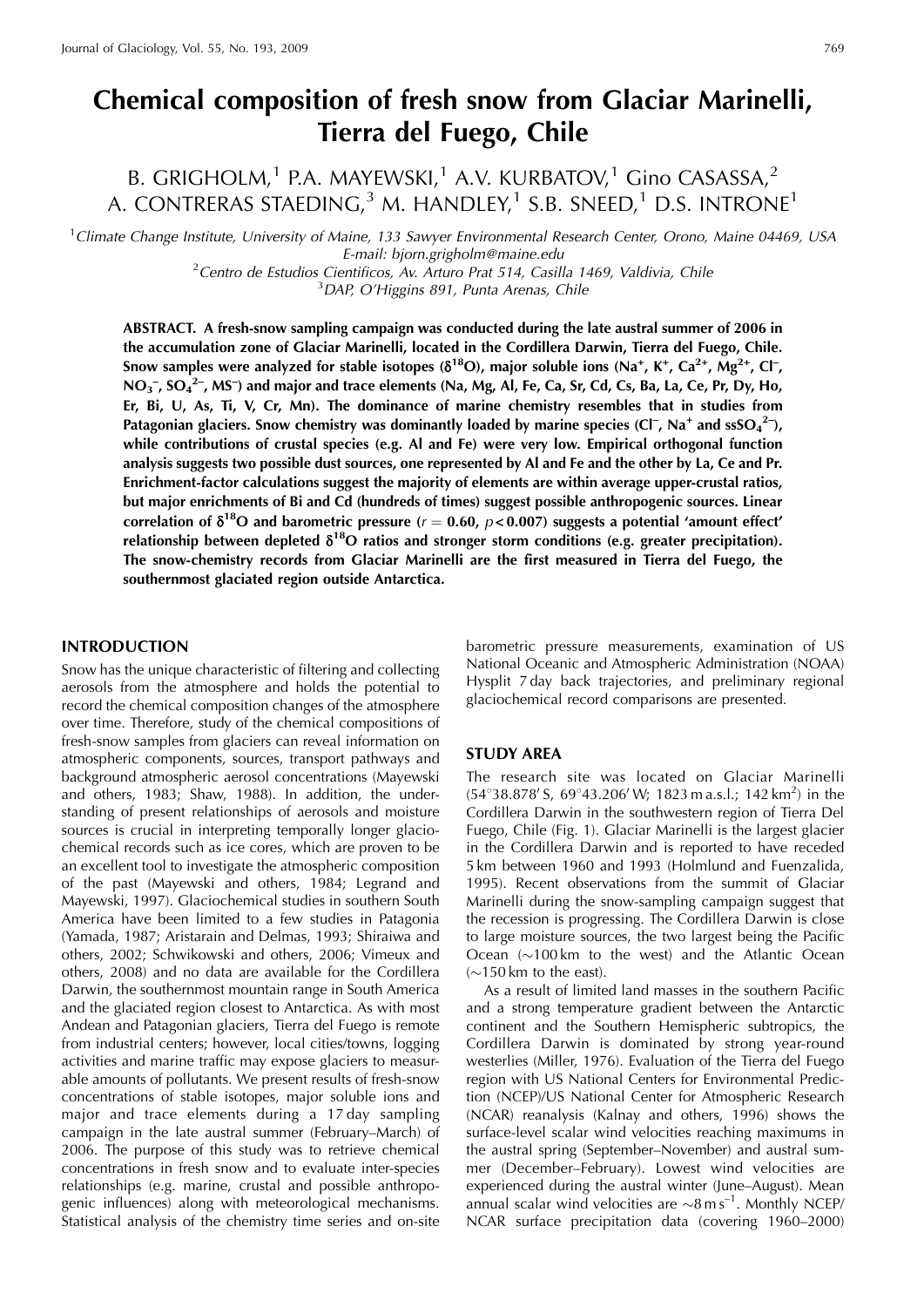

Fig. 1. Location map (Google Maps image). Glaciers and stations labeled contain available snow- and ice-chemistry data (see references in text).

show that Tierra del Fuego receives steady precipitation throughout the year, but the greatest precipitation occurs during spring and winter.

#### **METHODOLOGY Snow sampling**

The fresh surface snow study was conducted in the accumulation zone of Glaciar Marinelli from 24 February to 12 March 2006. Samples were collected in the morning, at midday and in the evening, upwind of camp on a gently sloped glacier section away from valley walls and crevasse fields. Sample-collection times are presented in Table 1. Snowfall persisted almost throughout the sampling campaign. Each sample was collected between (6 samples) or during (20 samples) snowfall events. Samples were collected using a plastic spade pre-cleaned with deionized (DI) water  $(>18.2 \text{ M}\Omega)$  by a researcher wearing a non-particulating suit, face mask and wrist-length polypropylene (PP) gloves. To assure that each sample represented the most recent snowfall, only the top centimeter of surface snow was collected and placed into Teflon bags. The Teflon bags were subsequently stored inside Whirl-Pak<sup>®</sup> bags. Twenty-six snow samples were collected and poured into high-density polyethylene (HDPE) vials for analysis of stable-isotope ratios ( $\delta^{18}O$ ) and into pre-cleaned (with DI water) polypropylene (PP) vials for analysis of soluble ion concentrations (Na<sup>+</sup>, K<sup>+</sup>, Ca<sup>2+</sup>, Mg<sup>2+</sup>, Cl<sup>-</sup>, NO<sub>3</sub><sup>-</sup>, SO<sub>4</sub><sup>2-</sup>, MS<sup>-</sup> (methane sulfonate)). Major- and trace-element (Na, Mg, Al, Fe, Ca, Sr, Cd, Cs, Ba, La, Ce, Pr, Dy, Ho, Er, Bi, U, Ti, V, Cr, Mn) vial-cleaning procedures are presented by Osterberg

| Table 1. Sample-collection times and co-registered temperature and |  |
|--------------------------------------------------------------------|--|
| pressure measurements                                              |  |

| Sample         | Date        | Time  | Temp.<br>$^{\circ}C$ | Pressure<br>hPa |
|----------------|-------------|-------|----------------------|-----------------|
| 1              | 24 Feb 2006 | 16:55 | 1.17                 | 805.0           |
| 2              | 24 Feb 2006 | 20:41 | $-0.11$              | 805.0           |
| 3              | 25 Feb 2006 | 08:30 | $-5.61$              | 797.2           |
| $\overline{4}$ | 25 Feb 2006 | 16:57 | 0.06                 | 795.7           |
| 5              | 25 Feb 2006 | 19:30 | $-0.44$              | 795.4           |
| 6              | 26 Feb 2006 | 09:30 | $-6.61$              | 789.0           |
| 7              | 26 Feb 2006 | 19:14 | $-0.06$              | 786.1           |
| 8              | 27 Feb 2006 | 10:02 | $-4.22$              | 782.0           |
| 9              | 27 Feb 2006 | 19:04 | $-3.22$              | 786.1           |
| 10             | 28 Feb 2006 | 16:30 | 0.22                 | 797.0           |
| 11             | 2 Mar 2006  | 17:22 | $-1.39$              | 798.0           |
| 12             | 2 Mar 2006  | 21:30 | no data              | 798.0           |
| 13             | 3 Mar 2006  | 11:15 | 0.50                 | 795.0           |
| 14             | 3 Mar 2006  | 19:00 | 0.50                 | 796.0           |
| 15             | 5 Mar 2006  | 12:00 | 0.00                 | 782.0           |
| 16             | 5 Mar 2006  | 18:00 | $-1.94$              | 786.0           |
| 17             | 6 Mar 2006  | 10:20 | $-1.06$              | 783.5           |
| 18             | 6 Mar 2006  | 20:30 | $-0.56$              | 776.0           |
| 19             | 7 Mar 2006  | 11:45 | 0.00                 | 776.0           |
| 20             | 7 Mar 2006  | 17:50 | 0.50                 | 778.6           |
| 22             | 8 Mar 2006  | 17:30 | $-0.83$              | 785.0           |
| 23             | 9 Mar 2006  | 17:45 | $-0.78$              | 799.0           |
| 24             | 10 Mar 2006 | 12:00 | 0.17                 | 793.0           |
| 25             | 10 Mar 2006 | 20:30 | 0.17                 | 790.0           |
| 26             | 11 Mar 2006 | 17:00 | $-0.56$              | 786.0           |
| 27             | 12 Mar 2006 | 08:00 | 0.00                 | 791.0           |

and others (2006). The samples were analyzed for stable isotopes, major soluble ions and trace elements at the Climate Change Institute, University of Maine, using a Micromass Isoprime ion chromatograph, a VG/Micromass SIRA, a Dionex DX-500 ion chromatograph and a Thermo-Finnigan Element 2 inductively coupled plasma sector field mass spectrometer (ICP-SMS) respectively. The ICP-SMS is coupled with a microflow nebulizer/desolvation introduction system to reduce potential spectroscopic interferences (Field and Sherrell, 2003; Gabrielli and others, 2006). ICP-SMS samples were acidified to 1% with double-distilled  $HNO<sub>3</sub>$  under a class 100 High Efficiency Particle Air (HEPA) clean bench and allowed to react with the acid for approximately 1 week before being frozen. Samples were melted at room temperature approximately 24 hours prior to analysis. A summary of Teflon bag blank values and calculated detection limits  $(3\sigma)$  is presented in Table 2. All major soluble-ion and element-sample concentrations were more than three times Teflon bag detection limits (TBDL), except for the minimum value of Cr and Pr in two of the samples. The minimum value of Cr was less than TBDL, so the detection limit was used for statistical calculations. However, the minimum value of Pr was approximately three times the TBDL and therefore was left unchanged.

#### **Observed meteorology**

During the sampling sessions, temperature and barometric pressure were recorded using a Kestrel<sup>®</sup> 2500 Pocket Wind Meter (Table 1). Daily measurements of temperature, observations of mixed rain-snow precipitation, and melt layers detected in snow pits suggested that temperatures above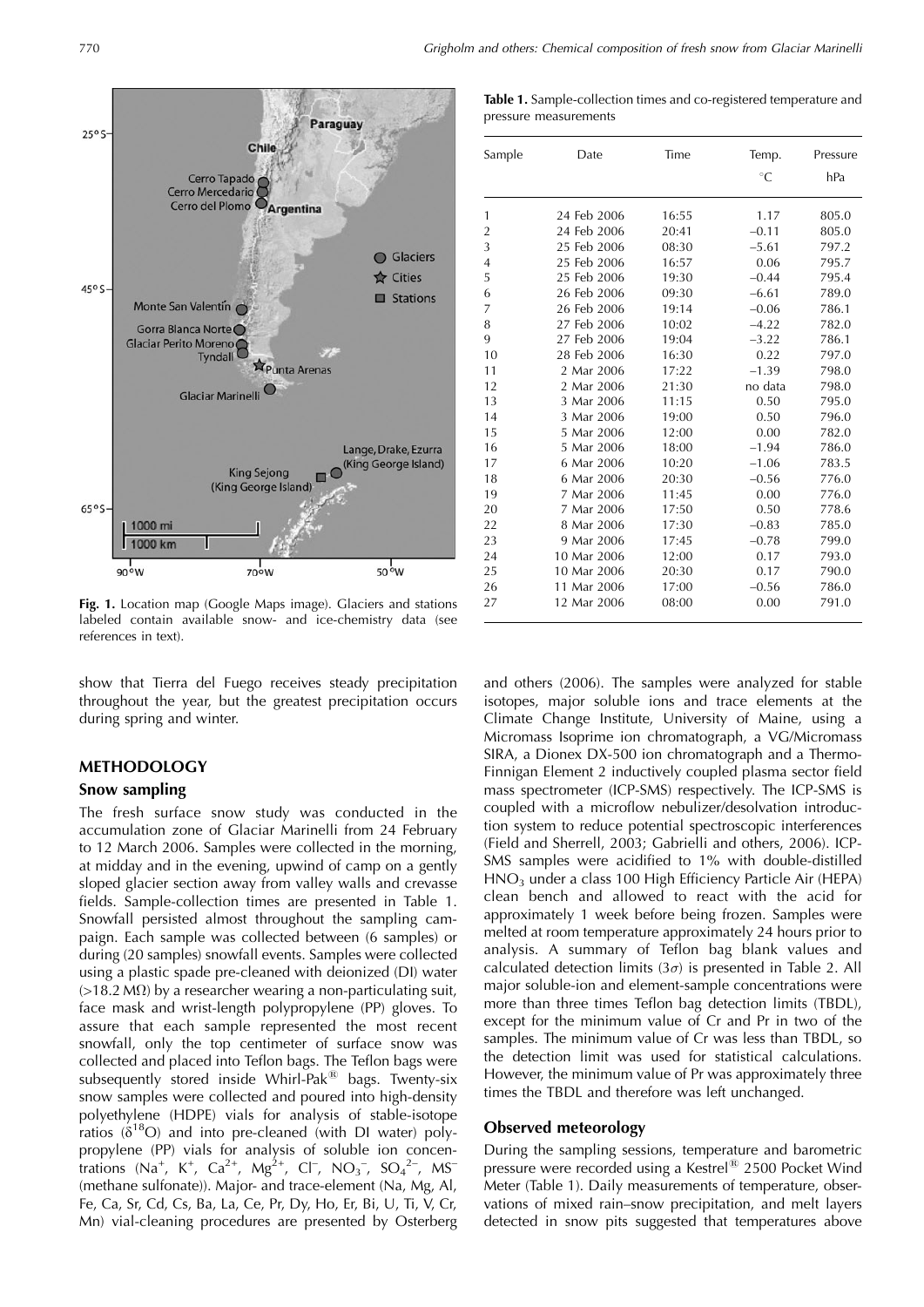| Analyte                              | Mean                                   | Median   | $SD*$  | Min.     | Max.    | TB blank <sup>†</sup> | TB DL <sup>‡</sup> | IDL <sup>§</sup> |
|--------------------------------------|----------------------------------------|----------|--------|----------|---------|-----------------------|--------------------|------------------|
| Stable isotopes                      |                                        |          |        |          |         |                       |                    |                  |
| $\delta^{18} \mathrm{O}^\P$          | $-10.19$                               | $-10.23$ | 2.23   | $-13.24$ | $-6.99$ |                       |                    |                  |
| Major soluble ions                   |                                        |          |        |          |         |                       |                    |                  |
| $Na^{+}$                             | 187.39                                 | 141.38   | 168.97 | 21.68    | 700.97  | 0.39                  | 1.18               | 0.31             |
| $K^+$                                | 19.63                                  | 18.14    | 14.84  | 3.05     | 75.26   | 1.36                  | 1.31               | 0.12             |
| Mg <sup>2+</sup><br>Ca <sup>2+</sup> | 20.94                                  | 15.94    | 17.87  | 3.32     | 75.52   | 0.18                  | 0.54               | 0.06             |
|                                      | 14.28                                  | 11.25    | 9.12   | 4.26     | 36.13   | 0.54                  | 1.62               | 0.32             |
| МS                                   | 13.01                                  | 10.47    | 8.27   | 2.55     | 34.67   | $<$ IDL               | $<$ IDL            | 0.43             |
| $Cl^{-}$                             | 340.40                                 | 253.09   | 310.56 | 37.26    | 1297.05 | 1.01                  | 1.13               | 0.26             |
| $NO_3^-$                             | 18.53                                  | 11.15    | 17.49  | 3.32     | 75.02   | $<$ IDL               | $<$ IDL            | 0.24             |
| $SO_4^{2-}$                          | 97.49                                  | 86.57    | 61.99  | 24.72    | 314.45  | $<$ IDL               | $<$ IDL            | 1.16             |
|                                      | Major and trace elements <sup>  </sup> |          |        |          |         |                       |                    |                  |
| Sr                                   | 157.4                                  | 149.9    | 119.3  | 26.2     | 464.4   | 2.0                   | 5.5                | 0.3              |
| Cd                                   | 5.28                                   | 2.65     | 8.15   | 1.39     | 32.36   | 0.19                  | 0.32               | 0.03             |
| Cs                                   | 0.80                                   | 0.66     | 0.73   | 0.10     | 3.32    | 0.01                  | 0.03               | 0.007            |
| Вa                                   | 91.89                                  | 79.84    | 63.43  | 26.86    | 311.33  | 5.57                  | 9.50               | 0.33             |
| La                                   | 12.77                                  | 4.15     | 24.61  | 0.75     | 118.52  | 0.03                  | 0.15               | 0.01             |
| Сe                                   | 16.35                                  | 8.42     | 19.90  | 0.99     | 74.85   | 0.10                  | 0.32               | 0.01             |
| Pr                                   | 2.04                                   | 0.87     | 3.38   | 0.11     | 15.74   | 0.02                  | 0.04               | 0.002            |
| Dy                                   | 0.424                                  | 0.194    | 0.881  | 0.040    | 4.446   | 0.009                 | 0.018              | 0.011            |
| Ho                                   | 0.084                                  | 0.042    | 0.167  | 0.012    | 0.845   | 0.002                 | 0.007              | 0.001            |
| Er                                   | 0.247                                  | 0.129    | 0.455  | 0.030    | 2.303   | 0.006                 | 0.016              | 0.005            |
| Bi                                   | 18.2                                   | 11.4     | 24.1   | 0.3      | 119.5   | 0.0                   | 0.1                | 0.03             |
| U                                    | 0.898                                  | 0.681    | 0.517  | 0.284    | 2.243   | 0.025                 | 0.054              | 0.006            |
| Al                                   | 16289                                  | 7132     | 35 141 | 3100     | 178315  | 117                   | 768                | 40               |
| Сa                                   | 15234                                  | 11740    | 8528   | 3739     | 32520   | 282                   | 1635               | 110              |
| Ti                                   | 172.0                                  | 102.0    | 200.7  | 24.9     | 982.0   | 2.6                   | 13.6               | 0.7              |
| V                                    | 11.7                                   | 7.6      | 11.2   | 4.3      | 59.8    | 0.3                   | 0.3                | 0.1              |
| Cr                                   | 121.0                                  | 73.1     | 106.9  | 7.7      | 418.2   | 6.2                   | 7.7                | 0.14             |
| Mn                                   | 145.7                                  | 104.5    | 137.4  | 54.1     | 716.9   | 4.5                   | 9.8                | $\mathbf{1}$     |
| Fe                                   | 6106                                   | 3423     | 9731   | 423      | 50064   | 62                    | 31                 | 10               |
| Na                                   | 187634                                 | 151444   | 166902 | 21363    | 704289  | 418                   | 1178               |                  |
| Mg                                   | 25300                                  | 18809    | 18248  | 6002     | 79367   | 446                   | 395                |                  |

Table 2. Statistical summary of stable isotopes (% Standard Mean Ocean Water (SMOW)), major soluble ion (µg L<sup>-1</sup>) and major trace element (ng  $L^{-1}$ ) concentrations determined at Glaciar Marinelli (24 February–12 March 2006)

*Note:* Number of  $\delta^{18}$ O samples = 19; number of ion samples = 23; number of element samples = 24.

\*Standard deviation of sample data.

<sup>†</sup>Median of ten DI water samples collected from Teflon bags.

<sup>‡</sup>Teflon bag detection limits calculated by  $3\sigma$  of ten DI water samples from Teflon bags.

<sup>§</sup>Instrument detection limits calculated by  $3\sigma$  of ten DI water samples for trace elements.

"Standard deviation of known standard (SMOW) is  $\pm 0.1\%$ .

<sup>II</sup>IDL are from Osterberg and others (2006). Na and Mg were not calculated in this study.

freezing are present during the summer. The on-site mean temperature was  $-0.96 \pm 1.95$ °C. NCEP/NCAR reanalysis data for the sampling site between 24 February and 13 March 2006 at the 850 hPa level revealed mean air temperature of  $0-1$ °C. During the 3 week field campaign, heavy snowfall was observed. A 3 m long accumulation/ velocity stake revealed a  $\sim$ 1.2 m snow accumulation over a 15 day period. On-site mean barometric pressure was 790.45  $\pm$  8.17 hPa.

#### **RESULTS AND DISCUSSION**

#### Concentrations and statistical analysis of major soluble ions

Statistical summaries of soluble ion concentrations are presented in Table 2. The total median concentration load was 5481  $\mu$ g L<sup>-1</sup>. Based on concentration, major soluble ions can be categorized into two groups: (1) high concentrations: Cl<sup>-</sup>, Na<sup>+</sup> and  $SO_4^2$ <sup>-</sup> representing 46.2%, 25.8% and 15.8% of total ion concentrations respectively; and (2) low

concentrations:  $K^+$ ,  $Ca^{2+}$ , MS<sup>-</sup>, Mg<sup>2+</sup> and NO<sub>3</sub><sup>-</sup> representing 3.3%, 2.9%, 2.0%, 1.9% and 2.0% of total ion concentration respectively. The dominant presence of the major sea-salt components Cl<sup>-</sup> and Na<sup>+</sup> reflects the proximity of Glaciar Marinelli to the Pacific Ocean. The mean Cl<sup>-</sup>/Na<sup>+</sup> ratio was 1.17, very close to the sea-water ratio of 1.16.

In order to help determine the sea-salt (ss) and non-seasalt (nss) contributions of the major soluble ion load, nonsea-salt and sea-salt ratios were calculated using

$$
[nssX] = [X] - k[Na^+],\tag{1}
$$

where  $X$  is the soluble ion concentration of snow sample ( $\mu$ g L<sup>-1</sup>), *k* is [*X*]/[Na<sup>+</sup><sub>standard sea water] and nss*X* is the non-sea-</sub> salt X concentration of the snow sample ( $\mu$ g L<sup>-1</sup>).

 $Na<sup>+</sup>$  was used as the reference species and is therefore assumed to originate completely from sea water. Sea-water ratios are from Holland (1978). Calculations indicate that 99% of Cl<sup>-</sup> and Mg<sup>2+</sup> is derived from sea water. This is not surprising given the proximity of the site to the Pacific<br>Ocean. Concentrations of Ca<sup>2+</sup>, K<sup>+</sup> and SO<sub>4</sub><sup>2-</sup>, however, were suggested to have additional nss sources accounting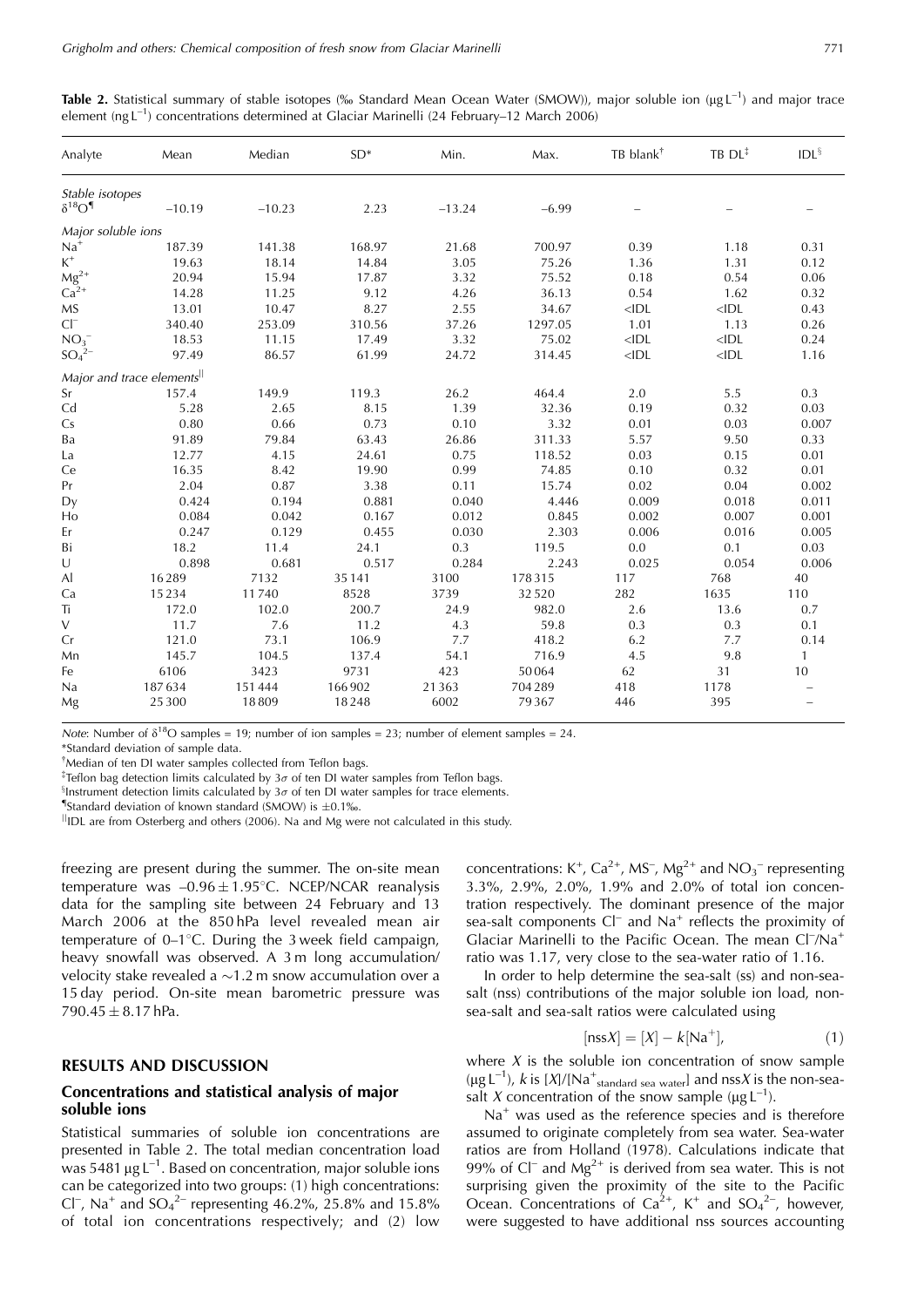

Fig. 2. Median enrichment factors for the measured elements.

for 50%, 61% and 52% of each ion respectively.  $SO_4^2$ represents 15.8% of total ion concentrations; this high concentration of  $\text{ssSO}_4{}^2$  and  $\text{nsSO}_4{}^2$  is most likely a result of sea spray and biogenic productivity from the nearby ocean. Additional sources of  $nssSO<sub>4</sub><sup>2-</sup>$  may originate from dust, nearby volcanic emissions and local anthropogenic activity.

Empirical orthogonal function (EOF) analysis was conducted on the major soluble ion suite (Na<sup>+</sup>, nssK, Cl<sup>-</sup>, Mg<sup>2+</sup>,  $nssCa<sup>2+</sup>$ , nssK<sup>+</sup> and nssSO<sub>4</sub><sup>2</sup><sup>-</sup>) to investigate common variability and inter-species relationships (Table 3). EOF1 accounts for  $\sim$ 43% of the total variance in the soluble ions. Na<sup>+</sup>, Cl<sup>-</sup> and Mg<sup>2+</sup> are strongly loaded on EOF1 ( $\sim$ 95%), representing the influx of sea-water source ions. EOF2 represents  $\sim$ 26% of the total variance and is strongly loaded positively by nssK<sup>+</sup> ( $\sim$ 60%) and nssCa<sup>2+</sup> ( $\sim$ 64%), indicating probable dust species.  $nssO<sub>4</sub><sup>2-</sup>$  does not load strongly on EOF2 and, as suggested earlier by marine weight calculations, does not appear to have a strong crustal source. Instead, nssSO<sub>4</sub><sup>2-</sup> is primarily grouped with  $NO<sub>3</sub><sup>-</sup>$  on EOF3, which represents  $\sim$ 10% of total ion variance, at 32% and 67% respectively. Both  $SO_4^2$  and  $NO_3^-$  are known anthropogenic pollutants and their common variance may suggest that nearby anthropogenic activities are impacting snow chemistry. MS<sup>-</sup>, an atmospheric oxidation product of dimethyl sulfide originating from biogenic marine sources, is primarily (40%) loaded on EOF4 ( $\sim$ 7% of total ion variance).

#### Concentrations and statistical analysis of major and trace elements

Statistical summaries of major and trace element concentrations are presented in Table 2. Based on concentrations, trace elements can be categorized into three groups: (1) high concentrations: Na represents 74.7% of total element

Table 3. EOF analysis of major soluble ions at Glaciar Marinelli

|                                  | EOF1  | EOF <sub>2</sub> | EOF3    | EOF4    |
|----------------------------------|-------|------------------|---------|---------|
| Total %                          | 43.14 | 25.62            | 13.47   | 8.80    |
| $Na+$                            | 95.12 | 0.06             | $-2.83$ | $-1.67$ |
| $nssK^+$                         | 9.88  | 59.91            | $-0.52$ | 5.37    |
| $Mg^{2+}$                        | 94.77 | 0.01             | $-2.89$ | $-0.96$ |
| $nssCa2+$                        | 0.93  | 64.37            | $-0.18$ | 17.71   |
| $MS^-$                           | 11.07 | $-42.89$         | 0.08    | 40.41   |
| $Cl^-$                           | 94.99 | 0.03             | $-2.69$ | $-1.85$ |
| $NO_3^-$                         | 4.84  | 19.35            | 66.69   | $-1.46$ |
| nssSO <sub>4</sub> <sup>2–</sup> | 33.52 | $-18.37$         | 31.91   | 0.93    |

concentrations; (2) intermediate concentrations: Mg, Al, Ca and Fe represent 10.1%,  $6.5\%$ ,  $6.1\%$  and 2.4% respectively; (3) low concentrations: the remaining elements combined represent 0.2%. Na and Mg, as with the soluble ions, are assumed to completely originate from sea water. Ca showed the same nss and ss percentages as  $Ca^{2+}$ . Al and Fe are assumed to reflect nss concentrations because of their minute concentrations in sea water.

Enrichment factors (EF) were calculated to provide compositional major and trace element comparisons between snow samples and average upper-crust values (Fig. 2.). EF<sub>upper crust</sub> values were calculated using:

$$
EF = \left[\frac{\left(\frac{X_1}{Ref_1}\right)}{\left(\frac{X_2}{Ref_2}\right)}\right],
$$
\n(2)

where EF is the enrichment factor of snow-sample to uppercrust values,  $X_1$  is the concentration of element in the snow sample (ng  $L^{-1}$ ),  $X_2$  is the concentration of element in the upper crust (ng  $L^{-1}$ ), Ref<sub>1</sub> is the concentration of the reference element in the snow sample (ng  $L^{-1}$ ) and Ref<sub>2</sub> is the concentration of reference element in the upper crust  $(ng L^{-1}).$ 

Al, Fe, Ba and La were used as the reference elements to reduce any potential bias from one upper-crust element (Planchon and others, 2002; Barbante and others, 2003; Osterberg and others, 2008). The trace element concentrations for the average upper crust are from Wedepohl (1995). All reference elements produced similar EF values. The medians of reference element (Al, Fe, Ba and La) EF values are presented in Figure 2. Due to dust source areas that may have element concentrations greater than mean upper-crust values, researchers have suggested that  $EF_{upper\ crust}$  values between +10 and -10 are indicative of dominant inputs from rock/soil dust (Barbante and others, 2003). EF values >10 may suggest non-crustal, notably anthropogenic influences. The proximity of major sea-water sources must be considered when evaluating the trace element EF values. The majority of the trace elements display EF values very close to upper-crust values between 1 and 3. The high EF values for Na and Mg are assumed to be products of dominant sea-water contributions. Median EF values for Cr are slightly above 10 (18.34) and may suggest that anthropogenic pollutants are reaching the site. The greatest median EF values are very high and exhibited by Bi and Cd reporting values of 719.75 and 210.96 respectively. These high values are most likely attributable to nearby cities/towns (e.g. Punta Arenas), local logging or perhaps local marine transportation. Another potential source of the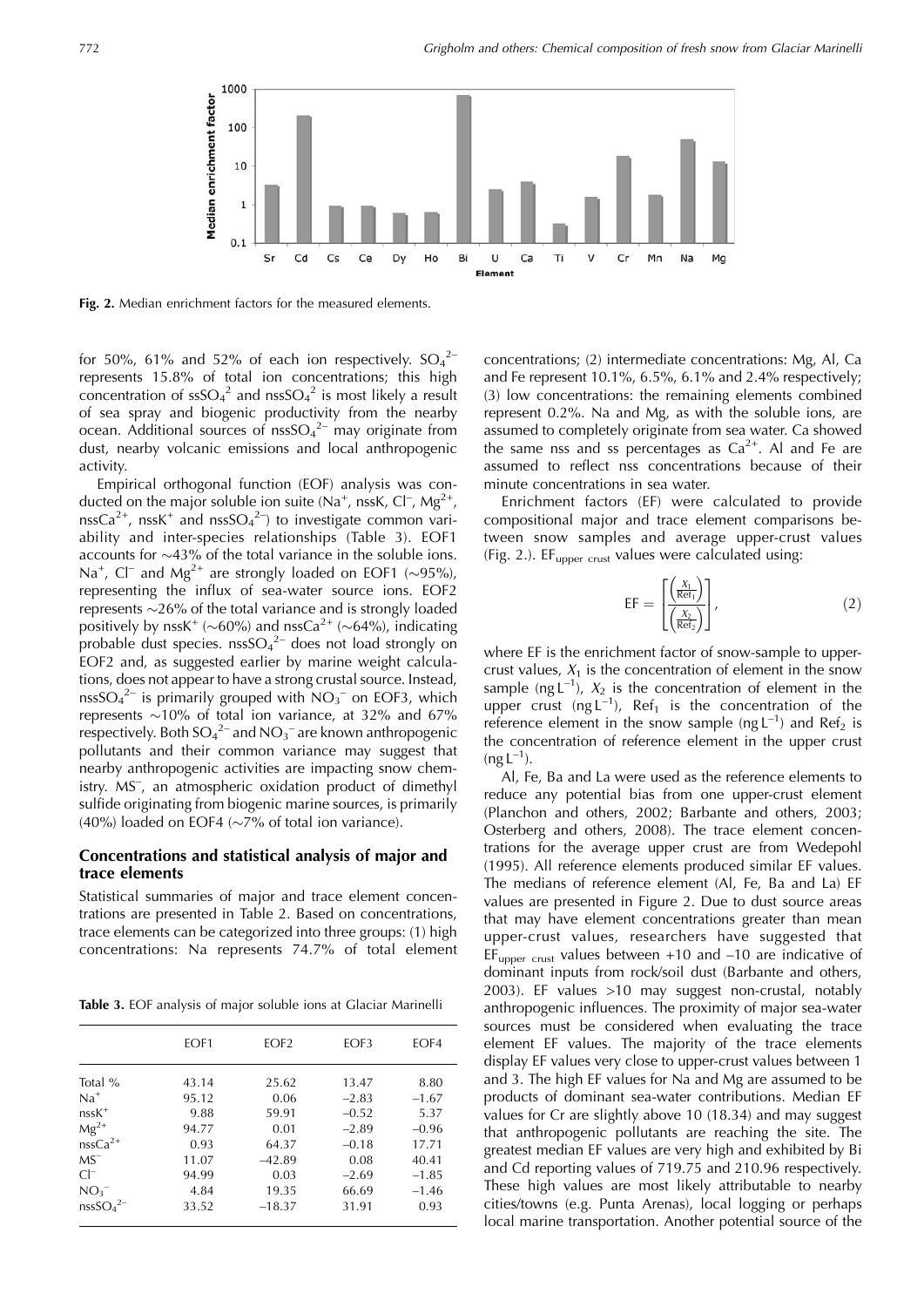Grigholm and others: Chemical composition of fresh snow from Glaciar Marinelli

Table 4. EOF analysis of major and trace elements at Glaciar Marinelli

|         | EOF1    | EOF <sub>2</sub> | EOF3     | EOF4    |
|---------|---------|------------------|----------|---------|
| Total % | 52.51   | 16.20            | 14.91    | 5.66    |
| Sr      | 35.67   | 47.30            | $-12.01$ | $-0.01$ |
| Cd      | $-0.17$ | 8.58             | 45.69    | $-7.62$ |
| Cs      | 85.89   | 0.15             | $-0.43$  | 0.87    |
| Ba      | 82.92   | $-0.54$          | 0.07     | 5.13    |
| La      | 6.50    | 21.28            | 69.03    | 0.00    |
| Ce      | 19.84   | 14.87            | 49.78    | 2.11    |
| Pr      | 16.30   | 17.76            | 63.10    | $-0.01$ |
| Ho      | 86.13   | $-8.24$          | 0.04     | $-3.31$ |
| Er      | 88.27   | $-5.60$          | 1.17     | $-2.94$ |
| Bi      | 85.35   | $-2.51$          | 0.43     | 1.23    |
| U       | 32.58   | 8.65             | $-3.91$  | 26.66   |
| Al      | 81.85   | $-11.25$         | 0.18     | $-1.87$ |
| Ca      | 29.60   | 36.27            | $-10.44$ | 2.08    |
| Ti      | 80.41   | $-5.95$          | $-0.57$  | $-1.55$ |
| $\vee$  | 79.20   | $-8.93$          | $-0.08$  | $-6.70$ |
| Cr      | 20.88   | $-10.51$         | 1.52     | 42.94   |
| Mn      | 89.08   | $-2.78$          | $-0.77$  | $-0.40$ |
| Fe      | 88.93   | $-6.93$          | 0.01     | $-1.69$ |
| Na      | 19.31   | 57.42            | $-16.14$ | $-2.73$ |
| Mg      | 21.31   | 48.44            | $-22.71$ | $-3.38$ |

enriched Bi and Cd may be local volcanism (i.e. degassing) (Rosman and others, 1998; Matsumoto and Hinkley, 2001; Vallelonga and others, 2004). High EF values of Cd and Bi (several hundred times crustal compositions) were reported by Mishra and others (2004) in an aerosol study at King Sejong Station on King George Island  $(\sim 1000 \text{ km}$  southeast of Glaciar Marinelli; Fig. 1) and attributed to local anthropogenic emissions and/or long-range transported anthropogenic pollutants. Several sites in Antarctica have also reported levels of heavy metal anthropogenic pollutants (Boutron and others, 1994; Planchon and others, 2002; Vallelonga and others, 2004).

EOF analysis was also conducted on the major and trace element suite to investigate common variability and interspecies relationships (Table 4). EOF1 accounts for  $\sim$ 53% of the total variance in the trace elements and is heavily loaded with the elements Fe, Al, Mn, Cs, Ba, Bi, V, Ti and the rareearth elements (REE) Ho and Er (79-89%). Based on the elemental composition and EF calculations, EOF1 appears to represent a dust source signal. Bi, previously mentioned as a potential anthropogenic species, may have transport pathways similar to those of the primary dust aerosol input. EOF2 represents  $\sim$ 16% of the total variance and is strongly loaded by known sea-salt elements Na  $(\sim 57\%)$ , Mg  $(\sim 48\%)$ and Sr (47%) (Ikegawa and others, 1997). Ca is primarily divided between EOF2 ( $\sim$ 36%) and EOF1 ( $\sim$ 30%), suggesting that Ca inputs are from both marine and dust sources. EOF3  $(~15\%$  of the total variance) is strongly loaded by REEs (La (~69%), Ce (~49%) and Pr (~63%)), which are expected to derive from a crustal source and may represent a secondary dust input. Cd is also strongly loaded on EOF3, but it is biased by one particular Cd concentration that is an order of magnitude above the median Cd value and therefore may possibly represent contamination rather than an anthropogenic source. EOF4 represents  $\sim6\%$  of the total variance and is loaded by Cr  $(\sim 43\%)$  and could potentially be a crustal input or anthropogenic as EF values suggest.



Fig. 3. Temporal trends of  $\delta^{18}O$  and pressure at Glaciar Marinelli. Discontinuities in trend lines indicate days with no collected samples.

Given the limited time period of the fresh-snow surface study, it is not possible to assess seasonal variations of trace elements at Glaciar Marinelli. However, an atmospheric aerosol study reported by Mishra and others (2004) at King Sejong Station, subject to regional atmospheric circulation similar to that at the Cordillera Darwin, may offer a comparable example of relative summer concentrations of trace elements, as well as possibly suggest the seasonality of trace elements that might be exhibited at Glaciar Marinelli. Of the similar trace elements analyzed, it was observed that on KGI, Bi, Cd and Cs displayed maximum concentrations during the summer. These high levels of Bi and Cd, previously mentioned as potential anthropogenic species, correspond to increased human activity during the summer season on KGI. However, as reported by Iriondo (2000) and Mishra and others (2004), summer winds are predominately from the northwest and may transport crustal and anthropogenic elements from South America. Al, Ba, Cr and V showed maximum concentrations during the autumn, and Sr peaked in the spring. Although, the Cordillera Darwin and KGI share similar regional meteorology, marked differences may be present in the seasonal variations of trace elements as a result of Glaciar Marinelli's proximity to larger crustal (ice-free land) and anthropogenic sources, particle scavenging during transport, and the presence of sea ice.

### $\delta^{18}$ O, barometric pressure and air-mass trajectories

 $\delta^{18}O$  and on-site barometric pressure are presented in Figure 3. Time series are not continuous. On 1 and 4 March, samples were not collected.  $\delta^{18}O$  values (statistical summary in Table 2) vary steadily over the 17 day period, with three peaks in less depleted  $\delta^{18}$ O values and three troughs in more depleted  $\delta^{18}O$  values. Examination of these  $\delta^{18}O$ trends in relation to recorded on-site observations of barometric pressure suggests a possible connection. The linear correlation coefficient between  $\delta^{18}O$  and pressure is 0.60 ( $p < 0.007$ ,  $n = 18$ ). Stable-isotope ratios are controlled by air temperature, amount of precipitation (amount effect) and the air-mass transport from source regions. In terms of pressure, which can indicate storm conditions (i.e. intensity), the positive correlation with  $\delta^{18}O$  may suggest that stronger storm conditions/lower pressure coincided with greater precipitation, resulting in more depleted values of  $\delta^{18}O$  (amount effect). On-site air-temperature observations revealed no relationship with  $\delta^{18}O$  ( $r = 0.06$ ), and on-site precipitation measurements were not conducted.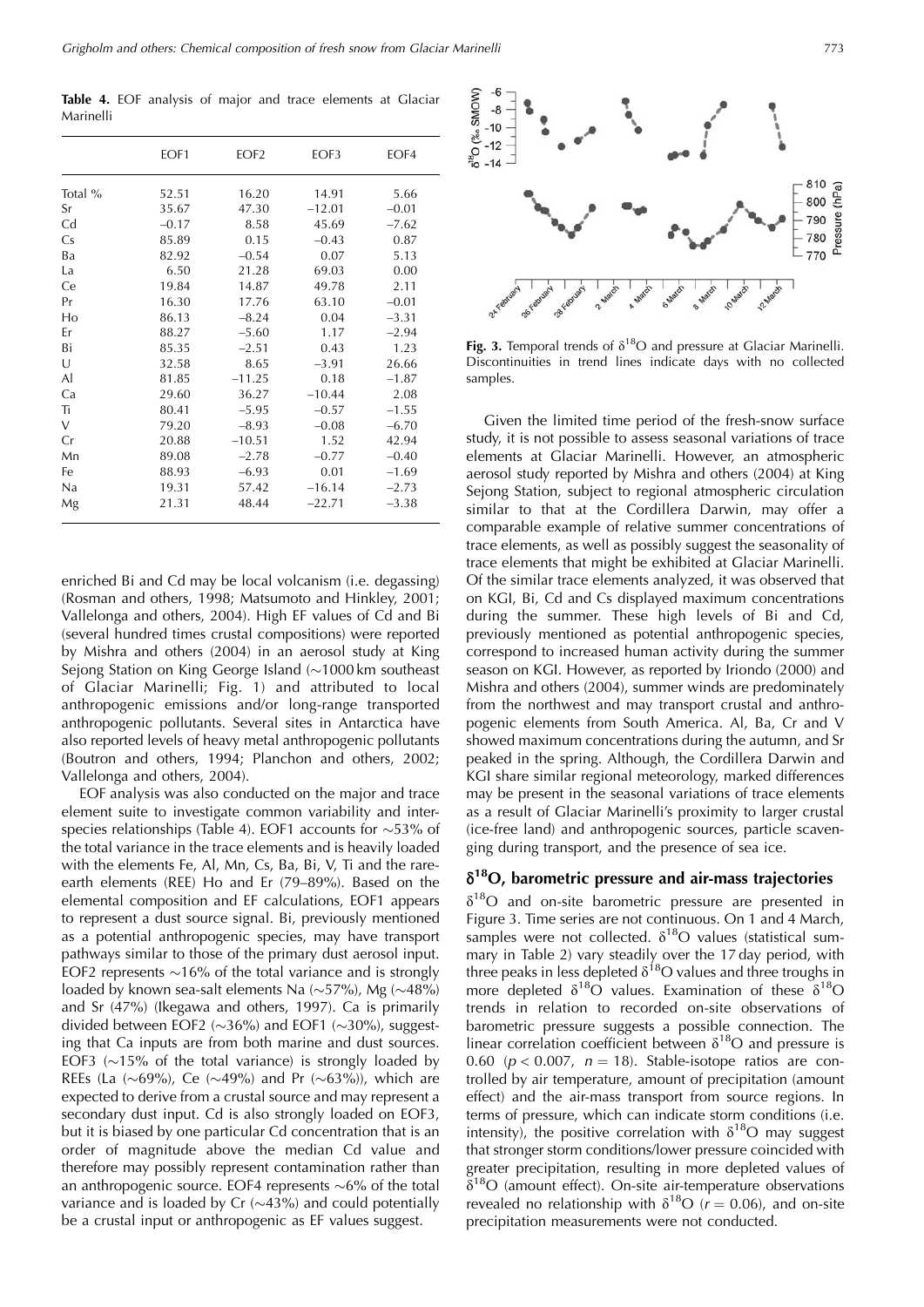

Fig. 4. Hysplit 7 day backward trajectories (24 February–12 March 2006) impacting the sampling site (Google Earth image).

Seven-day Hysplit backward trajectory analysis (NOAA, http://www.arl.noaa.gov/ready/open/hysplit4.html) indicated that air-mass movements during the snow sample campaign (24 February-12 March 2006) were primarily from the northwest, but also from the southwest and west, suggesting that the moisture source and majority of chemistry species originated from the Pacific Ocean and the Drake Passage (Fig. 4). The trajectories ranged from  $\sim$ 30° S to  $\sim$ 80° S, reaching regions such as Antarctica, the Weddell Sea and New Zealand. Based on the air-mass trajectories and far distances to land masses, dust and anthropogenic species are probably local, but long-range transport of dust and pollution from arid and industrial sources (e.g. Australia) cannot be excluded.

#### Regional major-ion records

To make additional interpretations of the snow chemistry data from Glaciar Marinelli, major-ion concentrations are compared to results reported at nearby sites, ranging from northern sites (e.g. Cerro Tapado  $(\sim 30^{\circ} S, 69^{\circ} W;$ 5536 m a.s.l.)) in the central Andes to southern sites on KGI (62°07' S, 58°37' W; 575–690 m a.s.l.; Fig. 1). It is important to recognize that seasonal variations of chemistry at Glaciar Marinelli are not established, so comparisons are preliminary. Glaciar Marinelli mean surface snow concentrations and available annual mean concentrations from snow-pit and ice-core datasets are presented in Table 5. Based on marine weight calculations at most of the sites,  $Na<sup>+</sup>$  and Cl<sup>-</sup> concentrations are primarily sourced from sea water. The calculation was not conducted for Monte San Valentín (MSV) and Tyndall glaciers because annual mean concentrations have not been published; however, Na<sup>+</sup> and  $Cl<sup>-</sup>$  concentrations were presumed to be dominantly from marine sources (Shiraiwa and others, 2002; Vimeux and others, 2008). At Mercedario, Na<sup>+</sup> concentrations are higher than  $CI^-$ , yielding a  $CI^-$ : Na<sup>+</sup> ratio of 0.82, significantly lower than the average sea-water ratio of 1.16 and suggesting an additional input of  $Na<sup>+</sup>$  from a nss source. The contribution of ss versus nss ions is used in this study to classify sites as either marine- or crustal-source dominated. The more southerly sites (Glaciar Marinelli, Gorra Blanca Norte (GBN) and Glaciar Perito Moreno (GPM)) are dominated by marine inputs (ssNa<sup>+</sup> and ssCl<sup>-</sup>), while the more northerly sites (Mercedario, Plomo and Tapado) are more

|  |  |  |  |  |  |  | <b>Table 5.</b> Annual mean major soluble ion concentrations ( $\mu$ Eq L <sup>-1</sup> ) |  |  |  |
|--|--|--|--|--|--|--|-------------------------------------------------------------------------------------------|--|--|--|
|--|--|--|--|--|--|--|-------------------------------------------------------------------------------------------|--|--|--|

| Site                           | Source                        | Elevation   | $Na+$ | $K^+$ | $Mg^{2+}$ | $Ca2+$ | $Cl^-$ | NO <sub>3</sub> | $SO_4^{2-}$ | $nssSO42– nssCa2+$ |       |
|--------------------------------|-------------------------------|-------------|-------|-------|-----------|--------|--------|-----------------|-------------|--------------------|-------|
|                                |                               | m a.s.      |       |       |           |        |        |                 |             |                    |       |
| Glaciar Marinelli <sup>*</sup> | This study                    | 1823        | 8.15  | 0.50  | 1.72      | 0.71   | 9.60   | 0.30            | 2.03        | 1.01               | 0.35  |
| Gorra Blanca Norte             | Schwikowski and others (2006) | 2300        | 2.72  |       | 0.5       | 0.84   | 2.65   | 0.44            |             | 0.56               | 0.72  |
| Glaciar Perito Moreno          | Aristarain and Delmas (1993)  | $\sim$ 2000 | 4.3   |       |           |        | 4.85   | 0.32            |             |                    |       |
| Monte San Valentín             | Vimeux and others (2008)      | 3747        |       |       |           |        |        |                 |             |                    | 0.28  |
| Mercedario                     | Bolius and others (2006)      | 6070        | 2.36  | 0.16  | 0.9       | 3.96   | 1.25   | 2.82            | 5.14        | 4.55               | 3.87  |
| Plomo                          | Bolius and others (2006)      | 5300        | 1.54  | 0.14  | 1.86      | 11.24  | 2.15   | 4.53            | 17.28       | 16.89              | 11.18 |
| Tapado                         | Bolius and others (2006)      | 5536        | 1.6   | 0.37  | 0.68      | 9.76   | 1.9    | 3.11            | 8.55        | 8.15               | 9.70  |
| Lange                          | Simões and others (2004)      | 690         |       |       |           |        | 120.4  | < 0.21          | 27.66       | 15.26              |       |
| <b>Drake</b>                   | Simões and others (2004)      | 600         |       |       |           |        | 857.55 | 19.84           | 118         | 29.67              |       |
| Ezcurra                        | Simões and others (2004)      | 575         |       |       |           |        | 589.27 | 24.44           | 48.54       | $-12.1$            |       |

\*Values represent 17 days of fresh snow.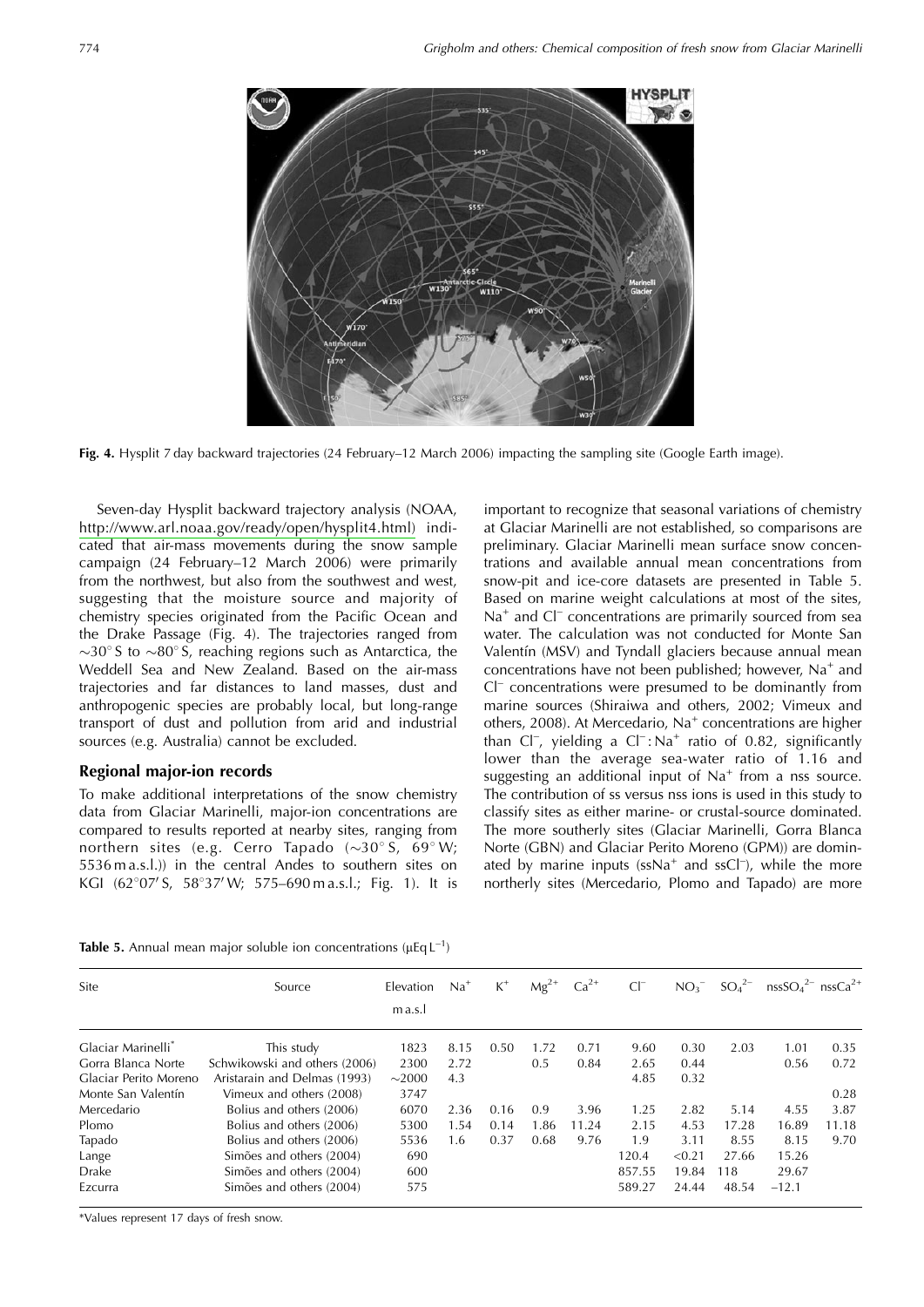influenced by crustal inputs (nssCa<sup>2+</sup> and nssSO<sub>4</sub><sup>2-</sup>). This is not surprising since the northern sites are further inland and located in arid regions where dust sources are more abundant.  $Ca^{2+}$  and  $SO_4^{2-}$  are the two most abundant ions at Mercedario, Plomo and Tapado. Marine weight calculations suggest nssCa represents >98% of the  $Ca^{2+}$ , and nssSO<sub>4</sub><sup>2-</sup>>97% of the SO<sub>4</sub><sup>2-</sup>, at these sites. The high values of  $SO_4^2$  were also suggested to be from a local anthropogenic emission source (e.g. Santiago) (Bolius and others, 2006). Seasonality at Mercedario shows clear increases in all major ions during the summer. The enrichment of summer chemistry was attributed to the intensity of vertical mixing in the atmosphere, and sublimation at the site.

The near-coastal location and distance from major dustsource regions of the southern (South American) sites explain the dominant marine influence and are reflected by high concentrations of  $Na^+$  and  $Cl^-$  relative to predominately crustal ions (e.g.  $Ca^{2+}$ ). The differences in mean Na<sup>+</sup> and Cl<sup>-</sup> concentrations between the southern South American sites may be due to a combination of elevation, distance from the Pacific Ocean and air-mass trajectories. MSV, located at the highest elevation (3747 m), displays the lowest Na<sup>+</sup> concentration,  $\sim 0.2-1.0 \,\mu\text{Eq L}^{-1}$ (estimated from 1989 Na<sup>+</sup> depth/age graph; Vimeux and others, 2008). The southern site's Na<sup>+</sup> and Cl<sup>-</sup> concentrations appear inversely related to elevation. Glaciar Tyndall, located at the lowest elevation (1756 m), has the highest concentrations of Na<sup>+</sup> and Cl<sup>-</sup>. Shiraiwa and others (2002) state that the major ions (Na<sup>+</sup>, Cl<sup>-</sup> and NO<sub>3</sub><sup>-</sup>) at Glaciar Tyndall are an order of magnitude higher than those reported by Aristarain and Delmas (1993), but the rapid decrease in ions over the top 4m by meltwater elution precludes the estimate of annual concentrations. The reason mean Na<sup>+</sup> and Cl<sup>-</sup> concentrations are higher at Glaciar Marinelli than at other Patagonian sites (except Glaciar Tyndall) may not be elevation or marine source distance, but particular atmospheric conditions during the 17 day field campaign. GBN, a nearby site that shares similar regional atmospheric circulation, displays large peaks in summer concentrations of ss species (Na<sup>+</sup>, Cl<sup>-</sup> and Mg<sup>2+</sup>). The increases in ss concentrations were attributed to the high summer wind speeds that promote sea-spray formation. Extrapolation of this seasonal signal to Glaciar Marinelli would suggest that above-annual-mean ss concentrations were more likely deposited. Further south, the KGI sites display extremely high annual concentration means of  $Cl^-$  and  $SO_4^2$  compared with the South American sites. The high values of marine species can be attributed to the low elevation of the sites and close proximity to sea water.  $nssSO_4^2$  concentrations on KGI are attributed mainly to biogenic dimethyl sulfate (DMS) and possibly volcanic sources (Simões and others, 2004).

Comparisons between  $NO<sub>3</sub><sup>-</sup>$  concentrations show marked differences between northern and southern sites of South America. Mean  $NO<sub>3</sub><sup>-</sup>$  concentrations are an order of magnitude greater at northern than at southern sites, most likely due to more abundant dust source locations. In addition, Bolius and others (2006) suggested that high  $NO<sub>3</sub>$ <sup>-</sup> levels at Mercedario and Cerro Tapado may be due to local anthropogenic emission sources from cities such as Santiago, Chile. The southern sites, GBN and GPM, are reported to have lower  $NO_3^-$  concentrations than pre-industrial medians from a core from the European Alps (Schwikowski and others, 1999). The low  $NO<sub>3</sub><sup>-</sup>$  concentrations present at

Glaciar Marinelli are similar to Schwikowski and others (1999) and also reflect the low anthropogenic emissions in southern South American regions (e.g. Patagonia and Tierra del Fuego). Although, annual mean  $NO<sub>3</sub><sup>-</sup>$  values are not available, a depth/time graph revealed similarly low concentrations at MSV (Vimeux and others, 2008). Because pre-industrial  $NO_3^-$  concentrations have not been assessed in the region and  $NO_3^-$  contribution from dust sources is unclear, it is difficult to evaluate anthropogenic impacts via concentration levels alone. However, previously mentioned EF calculations of Glaciar Marinelli chemistry suggest possible anthropogenic influences. KGI sites show varying  $NO<sub>3</sub><sup>-</sup>$  concentrations, with low levels (below detection limit) at the flat ice divide of Lange Glacier  $(62^{\circ}07'S,$ 58°37' W; 690 m a.s.l.), similar to southern South American sites, but, very high  $NO<sub>3</sub><sup>-</sup>$  concentrations at the lowerelevation and more near-coastal sites (Drake and Ezurra glaciers) (Table 3). The higher concentrations may be explained by local rock sources, local emission from research stations, or perhaps post-depositional processes (e.g. superficial melting, percolation and refreezing) which can alter ion content. KGI summer temperatures at sea level are frequently above  $0^{\circ}$ C (Ferron and others, 2004). Majorion concentrations from Lange Glacier were considered unaltered (top 2.7m) and representative of the original precipitation, thereby providing background chemical compositions (Simões and others, 2004).

#### **SUMMARY**

This is the first report on fresh-snow chemistry (stable isotopes, major ions and trace elements) from Glaciar Marinelli. Data interpretations suggest that snow chemistry is dominantly loaded by marine species (Cl<sup>-</sup>, Na<sup>+</sup> and ssSO<sub>4</sub><sup>2-</sup>). Na<sup>+</sup> and Cl<sup>-</sup> account for  $\sim$ 70% of the total ion load, and Na accounts for  $\sim$ 75% of total element loading. Contributions of crustal chemistry appear to be very low; estimated nssCa only represents  $\sim$ 1% of the total ion load, and nssCa, Al, and Fe represent approximately 6%, 6% and 2% of the total trace element load respectively. EOF analysis may suggest two possible dust sources, one primarily represented by Al and Fe and another by REE (La, Ce, Pr). EF calculations of trace elements suggest the majority of elements are within average upper-crustal ratios. Cr shows moderate median enrichment values at  $\sim$ 20, but major median enrichments of Bi and Cd (hundreds of times) suggest possible anthropogenic sources. Anthropogenic inputs are also suggested by EOF ion grouping of nss $SO_4^{2-}$ with  $NO<sub>3</sub><sup>-</sup>$ . Pollutant sources may originate from local cities/ towns (e.g. Punta Arenas), logging activities and marine traffic. The linear relationship between  $\delta^{18}O$  and on-site barometric pressure  $(r = 0.60, p < 0.007, n = 18)$  may suggest that stronger storm conditions coincided with greater precipitation (amount effect), resulting in more depleted values of  $\delta^{18}O$ . During the sampling period, back-trajectory analysis shows air masses coming primarily from the west and southwest. The dominance of marine species and concentrations of  $NO<sub>3</sub><sup>-</sup>$  are similar to the findings of previous studies in Patagonia. Additional temporal and spatial glaciochemical sampling of Glaciar Marinelli is necessary to determine seasonal variations of snow chemistry. This study, however, provides a preliminary assessment of snow chemistry from the southernmost glaciated region outside Antarctica.